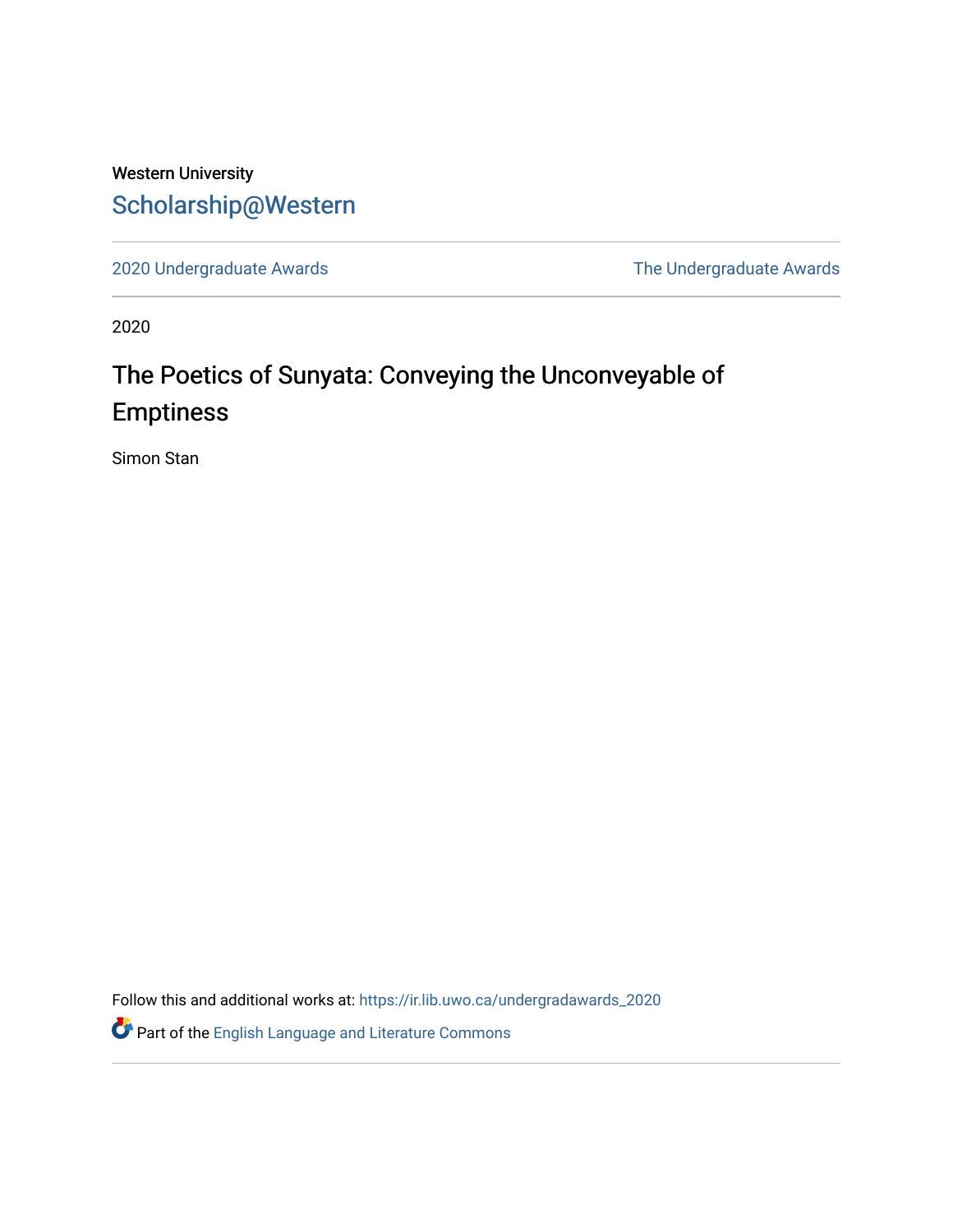**ABSTRACT**: Can the language of philosophy adequately articulate emptiness and nothingness? Rather, might poetry articulate that which conventional philosophical writing fails to achieve? Tasked with articulating the very nature of emptiness is Keiji Nishitani (Japanese philosopher and prominent scholar of the Kyoto School). In his seminal book entitled *Religion and Nothingness*, Nishitani discusses at length the standpoint of śūnyatā (otherwise known as emptiness). In many ways, Nishitani eloquently situates into dialogue both poetry and philosophy with the goal of unravelling a deeper understanding of the human condition. By employing poetry throughout his work, Nishitani capitalizes on the experiential and aesthetic contributions of poetry to more clearly and effectively articulate his philosophy: "the poet's words can be the philosopher's tools, codes and modes of reflection and judgement, of contemplation and enunciation" (Ranjan Ghosh, "The Agonizing Agon: Meditations on Conjugality"). From logos and the rationality of thought to experience and the aesthetics of feeling, this paper interrogates our conventional modes of philosophizing and considers more poetical means of apprehending our natures and emptiness at large. In short, this paper argues that the poetry employed by Nishitani throughout *Religion and Nothingness* serves as an aesthetic and experiential mode of communication to more clearly and effectively articulate his philosophical project of conveying the unconveyable, that is, the standpoint of śūnyatā (emptiness). By employing poetry, Nishitani does not undermine the philosophical nature of his project. Rather, poetry achieves the same ends as philosophy, only the modes in which they articulate meaning often differ.

### **Word Count: 3380**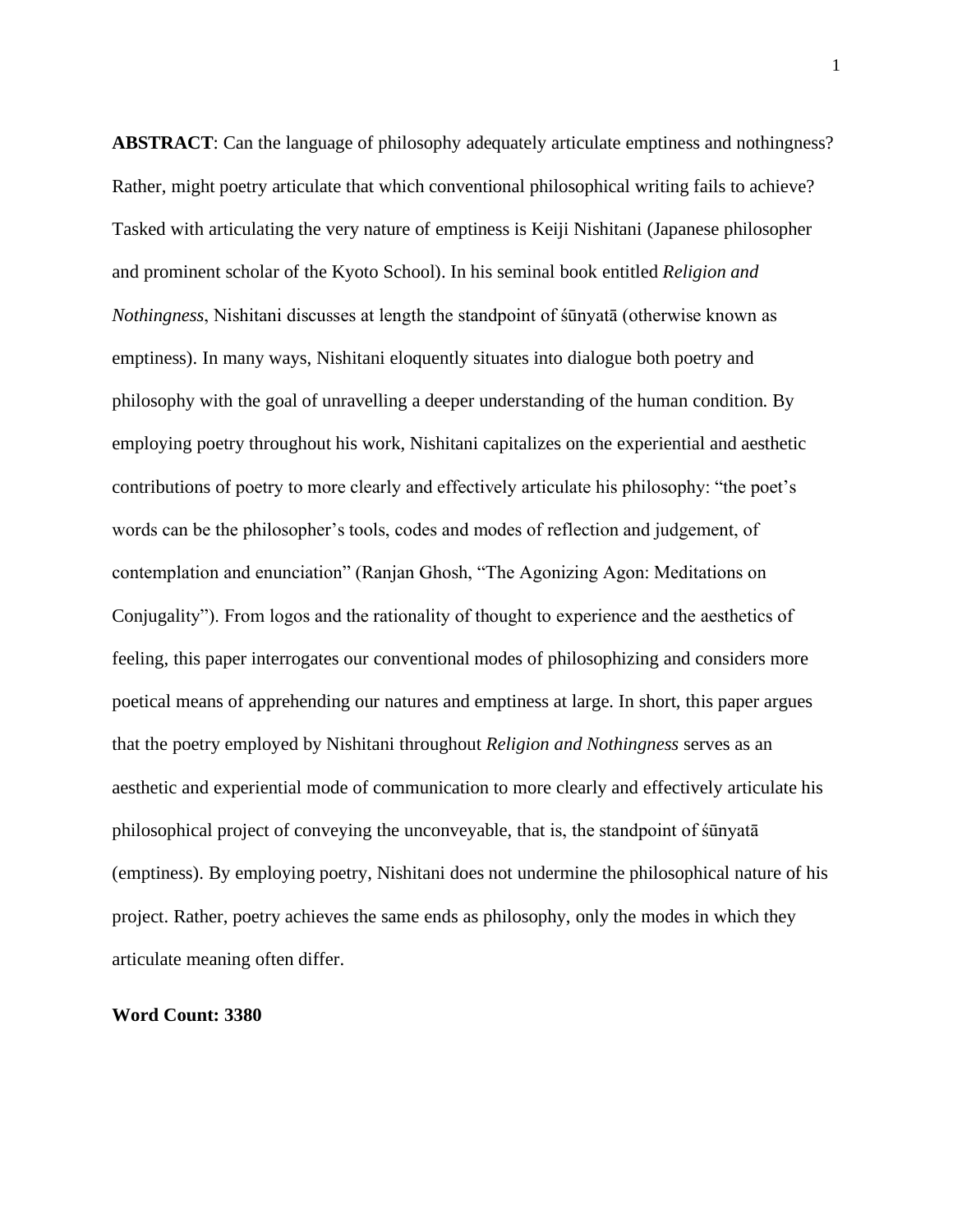The Poetics of Śūnyatā: Conveying the Unconveyable of Emptiness

We designate names and terms to encapsulate the world into something knowable, something which may be conquered and domesticated by the human intellect. On the other hand, if we fail to uncover meaning or reconcile the irreconcilable, we concede ignorance to arrive at hasty conclusions. In our attempt to encapsulate meaning, we call writing that follows meter or rhyme scheme "poetry" and deep contemplative thought of the universe and human condition "philosophy." But does not poetry too entail deep contemplative thought? Likewise, cannot philosophy too follow the cadence and eloquence of language that is normally attributed to poetry and literature?<sup>1</sup> We might understand poetry as the produced creative labour of deep contemplative thought. If "brevity is the soul of wit," as William Shakespeare claims, poetry is the succinct contemplation of thought. What is more, poetry is philosophy—only without the argument from opposition. While we may not say for certain that poetry and philosophy are identical in nature, they do however seem to serve the same end. This teleological end might be understood as unravelling our human nature, which frequently eludes our comprehension. But "Who today would presume to claim that he is at home with the nature of poetry as well as with the nature of thinking and, in addition, strong enough to bring the nature of the two into the most extreme discord and so to establish their concord?" (qtd. in Bosteels 244). This was spoken by Martin Heidegger—Keiji Nishitani's contemporary—from "What Are Poets For?" In many ways, Nishitani eloquently situates into dialogue both poetry and philosophy with the goal of unveiling some deeper aspect of the human condition. By employing poetry (in his seminal work entitled *Religion and Nothingness*), Nishitani does not relegate or undermine the philosophical nature of his project. Rather, poetry achieves the same ends as philosophy, only the modes in which they articulate meaning often differ. But it is here that Nishitani capitalizes on the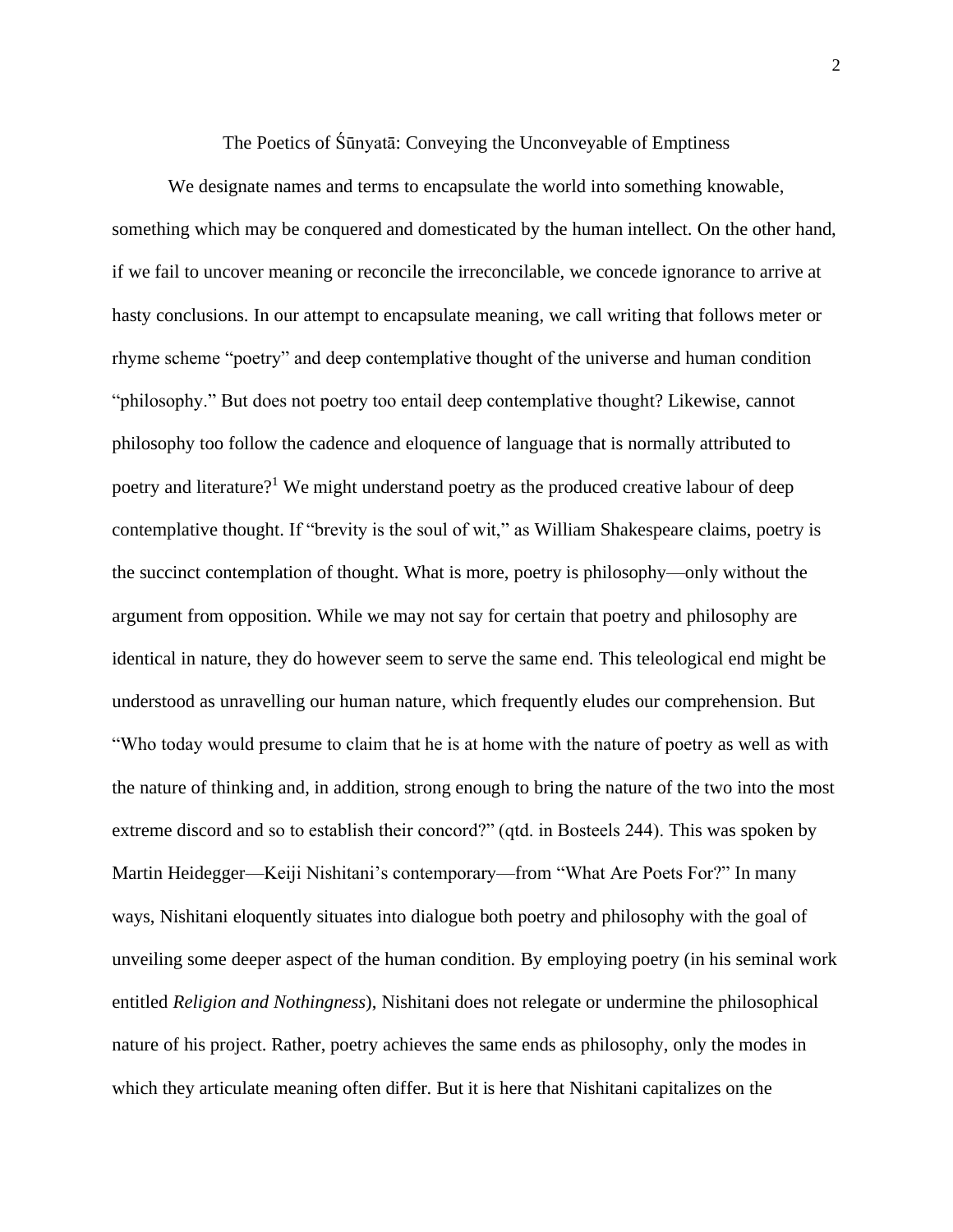experiential and aesthetic contributions of poetry to more clearly and effectively articulate his philosophy: "the poet's words can be the philosopher's tools, codes and modes of reflection and judgement, of contemplation and enunciation" (Ghosh 5-6).

This paper argues that the poetry employed by Nishitani serves as an aesthetic and experiential mode of communication to more clearly and effectively articulate his philosophical project of conveying the unconveyable, that is, the standpoint of śūnyatā (emptiness). By employing poetry throughout *Religion and Nothingness*, Nishitani reaches a deeper understanding of the human condition, one that goes beyond conventional philosophical writing, one that the language of philosophy may fail to achieve. We will first consider Nishitani's view that the standpoint of śūnyatā is required in order to authentically apprehend the meaning of poetry. From this, we will contend that Nishitani employs poetry to convey the unconveyable through the aesthetic and experiential mode that poetry provides. Next, we consider how poetry conveys "being-time" as opposed to a sequential chronology of time. Finally, we see how the application of poetry challenges the nihilism which punctuates Western civilization.

In section four of chapter five entitled "Śūnyatā and Time," Nishitani comments on the symbolic nature of poetic verse, referencing the following passage from an unnamed Zen master: "'Flowers cover the mountainsides like brocade, the valley stream deepens into an indigo-like pool'" (190). Here, Nishitani condemns the human tendency to perceive poetic verse as inhabiting a rational structure or a form of symbolism: "we must not stick to the literal meaning of the words by reading them in rational terms and transforming them into *logos*, so that the mountain flowers and valley streams, fleeting as they are, become appearances or symbols of some kind of unchanging, enduring dharma body" (190). "Meaningless in terms of *logos*," the systematized or mechanized process of rendering the poetic verse inevitably fails to capture its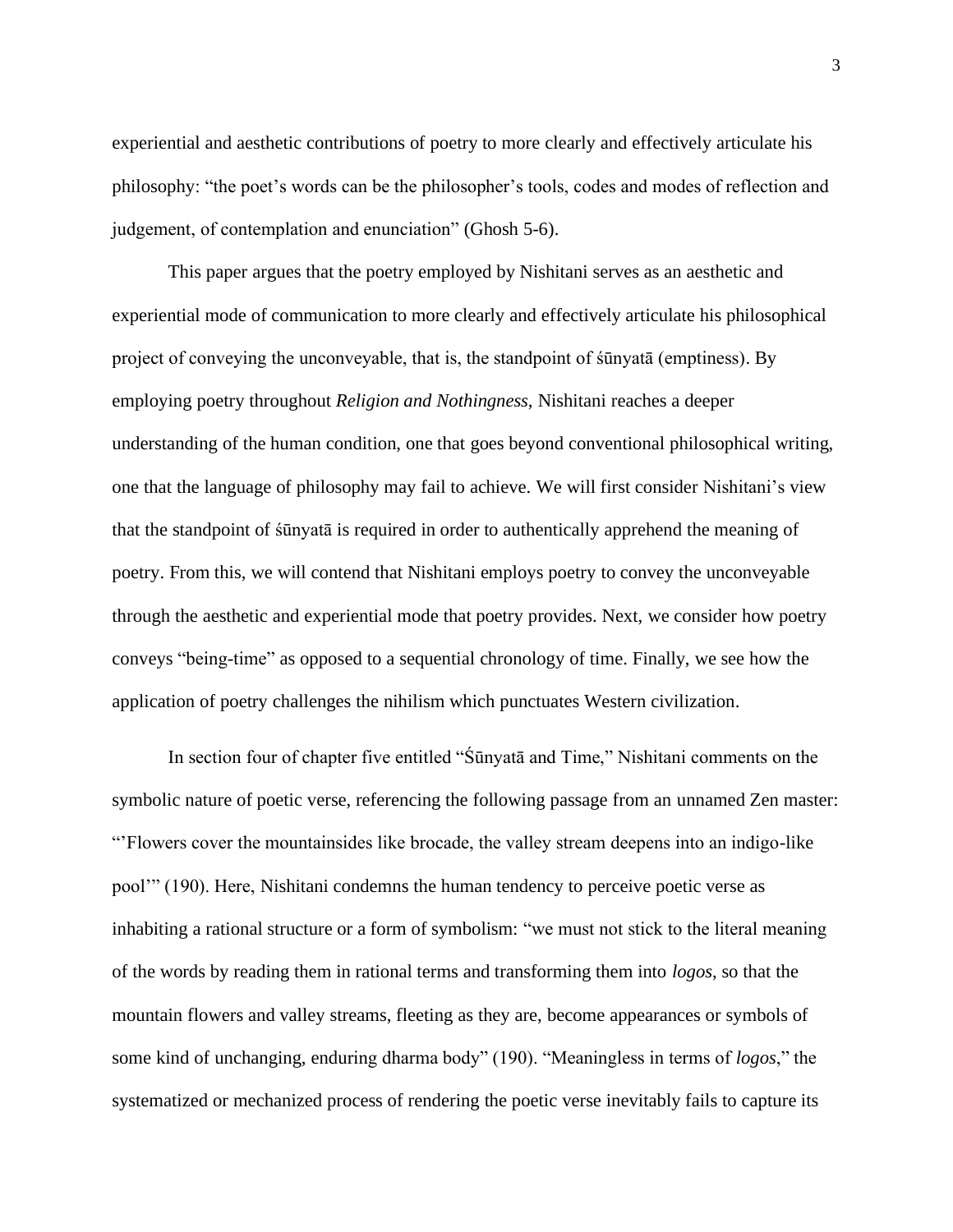true and authentic meaning. In order for the subject to apprehend the poem's true meaning, one must first reach the "point of absolute nonobjectifiability"—"a point that withdraws beyond all reason and *logos* and can only open up in the *Existenz* of the dropping off of body-and-mind" (Nishitani 188-189). For the sake of clarity and consistency, this "nonobjectifiability" is also understood as "samādhi-being," "position," and the standpoint of śūnyatā (the home-ground) (Nishitani 189). Specifically, Nishitani defines śūnyatā as "the point at which we become manifest in our own suchness as concrete human beings" (90). Nishitani evaluates poetry and its words from the standpoint of emptiness, or śūnyatā, as the ultimate ground on which to accurately apprehend its meaning. Without this standpoint, we render meaning into "a mere explanatory logic" which invariably dispels the meaning of poetic verse or word. Therefore, it is crucial that we "listen to it from the home-ground out of which it proceeds, to weigh it well and affirm its *kokoro* ('mind' or 'meaning') in order to truly understand what it means" (Nishitani 190). In this sense, the poem may only be understood authentically in its "suchness" once the home-ground is reached. "From this ground," he continues, "the *koto* of the brocadelike mountain flowers and indigolike water is imbued with a peculiar, inexhaustible meaning" (190). All things considered, the authentic meaning and beauty of the poem, for Nishitani, is only perceived on the home-ground of śūnyatā, at the "point of absolute nonobjectifiability." Having now considered his assessment of poetry as it is understood from the perspective of emptiness, to what end does Nishitani include poetry throughout his philosophical project?

As we will see, poetry is used to help experientially situate one within the field of śūnyatā. Nishitani references and rearticulates much of the poetry and philosophy of the haiku poet Bashō. One poem of his cited twice in *Religion and Nothingness* is the following: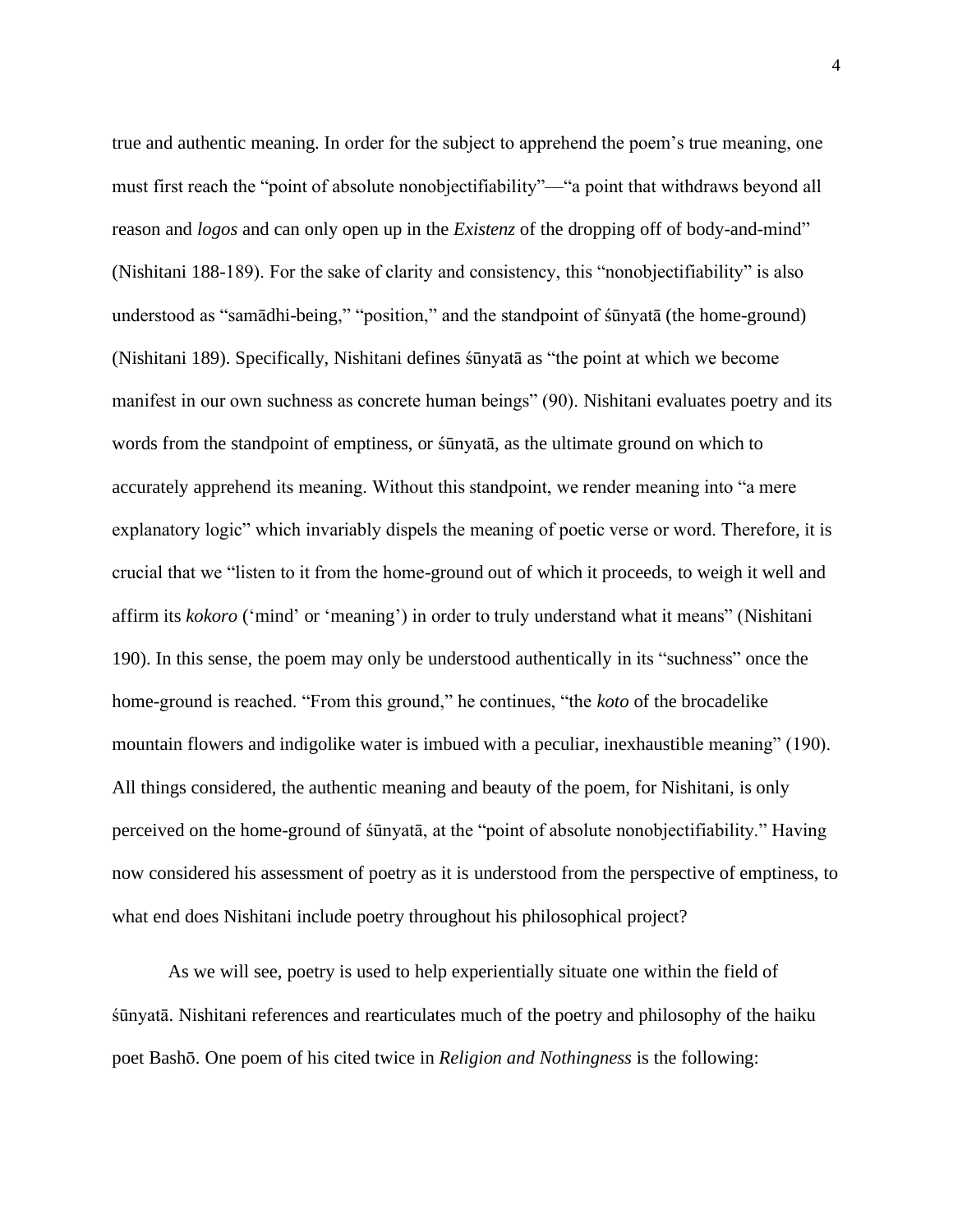From the pine tree learn of the pine tree, And from the bamboo of the bamboo. (qtd. in Nishitani 128, 195)

This poem derives from a longer commentary by Bashō. When we consider Nishitani's comments on poetry from the perspective of emptiness juxtaposed against Bashō's longer commentary, we encounter some similarities:

Go to the pine if you want to learn about the pine, or to the bamboo if you want to learn about the bamboo. And in doing so, you must leave your subjective preoccupation with yourself. Otherwise you impose yourself on the object and do not learn. Your poetry issues of its own accord when you and the object have become one—when you have plunged deep enough into the object to see something like a hidden glimmering there. However well phrased your poetry may be, if your feeling is not natural—if the object and yourself are separate—then your poetry is not true poetry but merely your subjective counterfeit (qtd. in Wilkinson 51).

Nishitani and Bashō's language here is strikingly similar. While this paper does not assume Nishitani is directly inspired by Bashō's own philosophy, Nishitani does consistently reference Bashō's work. A commonality between both of their arguments concern the coming-togetherness of the subject and object (the person to the poem). Bashō posits that poetry "issues of its own accord when you and the object have become one." Likewise, Nishitani posits that "we need to listen to it from the home-ground out of which it proceeds . . . in order truly to understand what it means." Simply put, both argue for the removal of binary or oppositional structures, the object to subject model, and instead advocate for a single togetherness or unison of the two parts.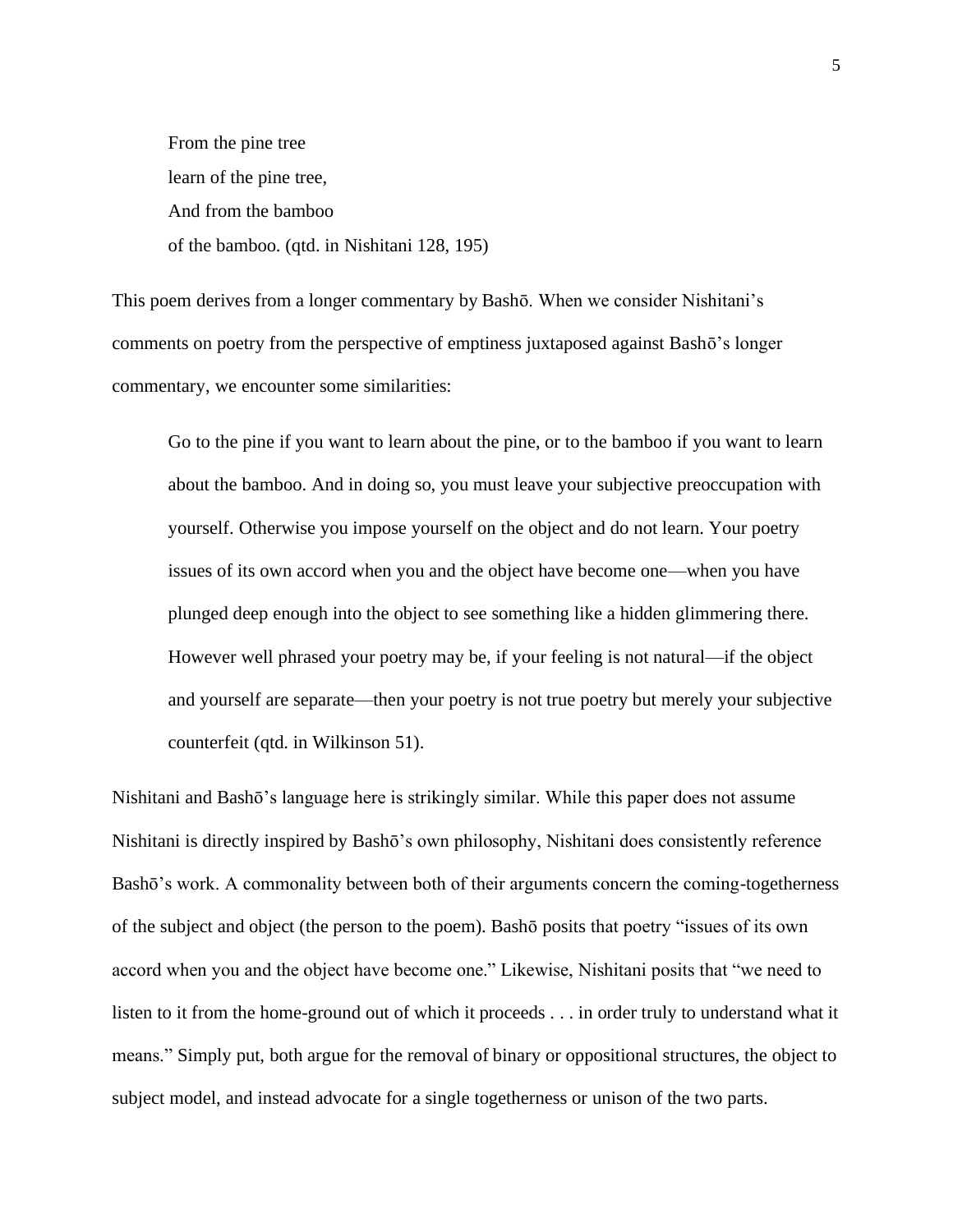From Nishitani's understanding of Bashō's poem, we can see how it relates to the standpoint of śūnyatā. Bashō's poem is purposefully introduced in "The Standpoint of Śūnyatā" chapter. The poem is employed to articulate the standpoint of śūnyatā, "the point at which the self is truly on its own home-ground" (110). "The centre," states Nishitani, "represents the point at which the being of things is constituted in unison with emptiness" (130). It is here that the dichotomy between subject and object breaks down into the "unison with emptiness." Similar to how Nishitani condemns rendering words into "rational terms" and "transforming them into a *logos*," the poem challenges this process insofar as it can only be aesthetically experienced and is otherwise "meaningless" if filtered through the logical mind. Nishitani warns against "observ[ing] the pine tree carefully" or "study[ing] the pine tree scientifically" (128). "[Bashō] means for us to enter into the mode of being where the pine tree is the pine tree itself, and the bamboo is the bamboo itself," Nishitani clarifies, "and from there to look at the pine tree and the bamboo" (128).

Nishitani does not straightforwardly address the reason for which he frequently includes poetry throughout *Religion and Nothingness*; however, as this paper contends, poetry provides the aesthetic and experiential mode by which to appreciate and understand the unconveyable. I use the words "aesthetic" and "experience" because they do not connote a rationality or logos of understanding. Rather, these words connote a "suchness" and being in time with something, a notion which Nishitani frequently articulates throughout his book. It should be noted that Nishitani uses the word "sensation," whereas I speak of "aesthetic" and "experience." Furthermore, I consider poetry as "aesthetic" for it more closely aligns with art, and when read or heard, gives us a sense of the beautiful or sentimental. "[Poetry] is not about something; it merely is, the presence of presence," writes Cecilia Sjöholm: "It engages with an interlocuter that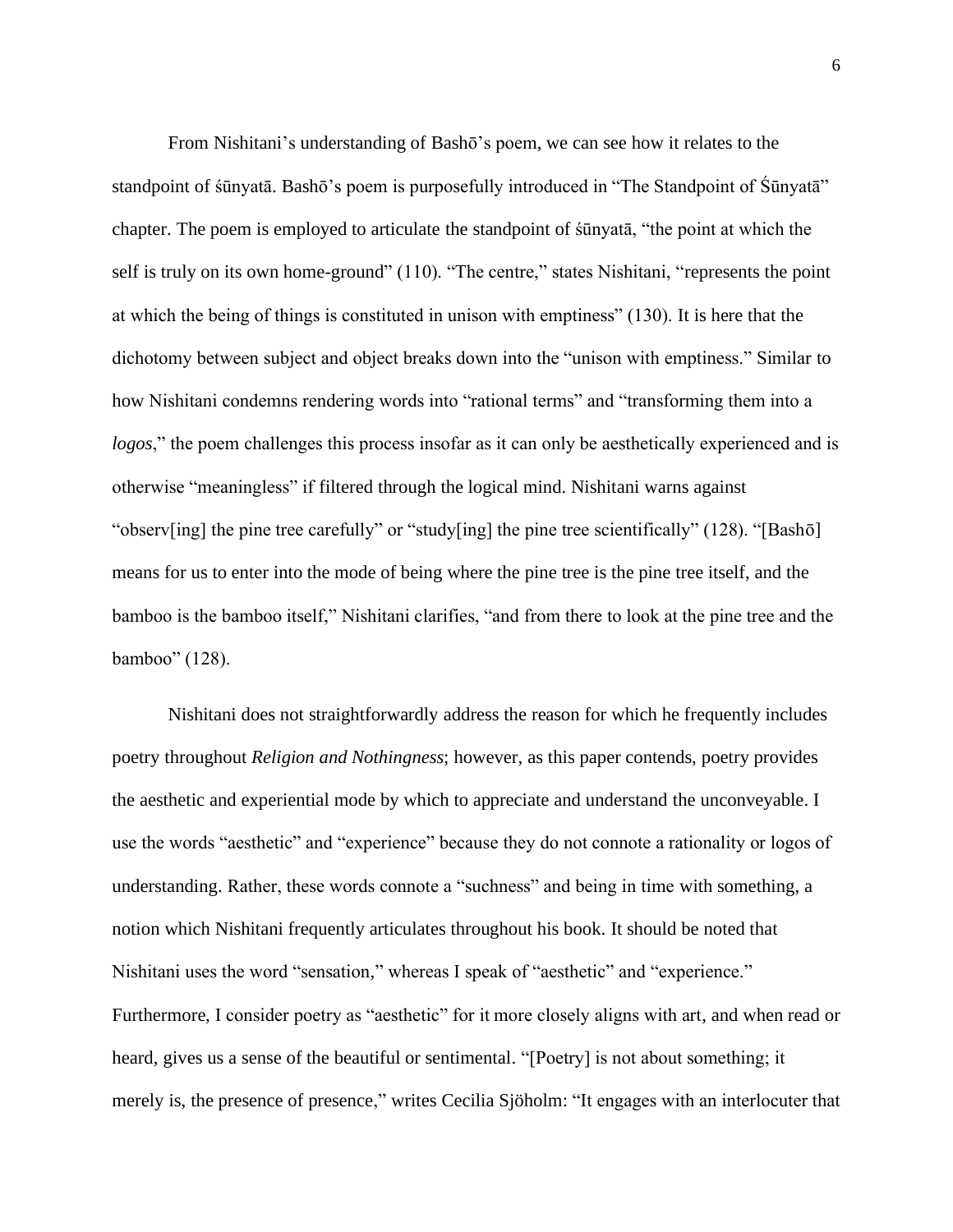is interiorized" (70). Here, Sjöholm hints at how poetry conveys the unconveyable. Poetry is not conveyed, that is, it does not transfer an idea from one location to another. Rather, poetry manifests within the self and makes known that which is forever fleeting—an aesthetic experience which possesses the perceptible, the observer.<sup>2</sup> As for śūnyatā, you cannot convey emptiness; you can only experience it. To experience emptiness is to concede our rational faculty. In Zen Buddhism the function of koans is to frustrate human intellect and rationality with paradoxical statements. Instead, the mind is meant to intuitively apprehend meaning without rationality. By attempting to convey emptiness, one creates a binary of subject and object. We reduce emptiness to a something-ness when explained through rationality. Therefore, it is the mode of poetry which works to resolve this dilemma of experiencing emptiness with its experiential and aesthetic mode of communication—not a mode of thinking, but an intuitive mode of feeling. Our conventional understanding of philosophy might suggest we read an argument and now the idea has been conveyed to our mind. But this conventional mode will not suffice when we attempt to gather an authentic understanding of the standpoint of śūnyatā. Nishitani further explains this interiorized manifestation when commenting on Bashō's poem: "He calls on us to betake ourselves to the dimension where things become manifest in their suchness, to attune ourselves to the selfness of the pine tree and the selfness of the bamboo" (128). This is not a conceptualized and personalized perception of an object from the perspective-consumption of the perceiver, for this is an attribution of the self onto the object the rose's beauty is beautiful insofar as we conventionally understand the rose to be beautiful. The beauty we see in the rose is a beauty of our own selves, the worldview we have constructed and delineated to be beautiful. By contrast, Nishitani advocates for a unified perspective from the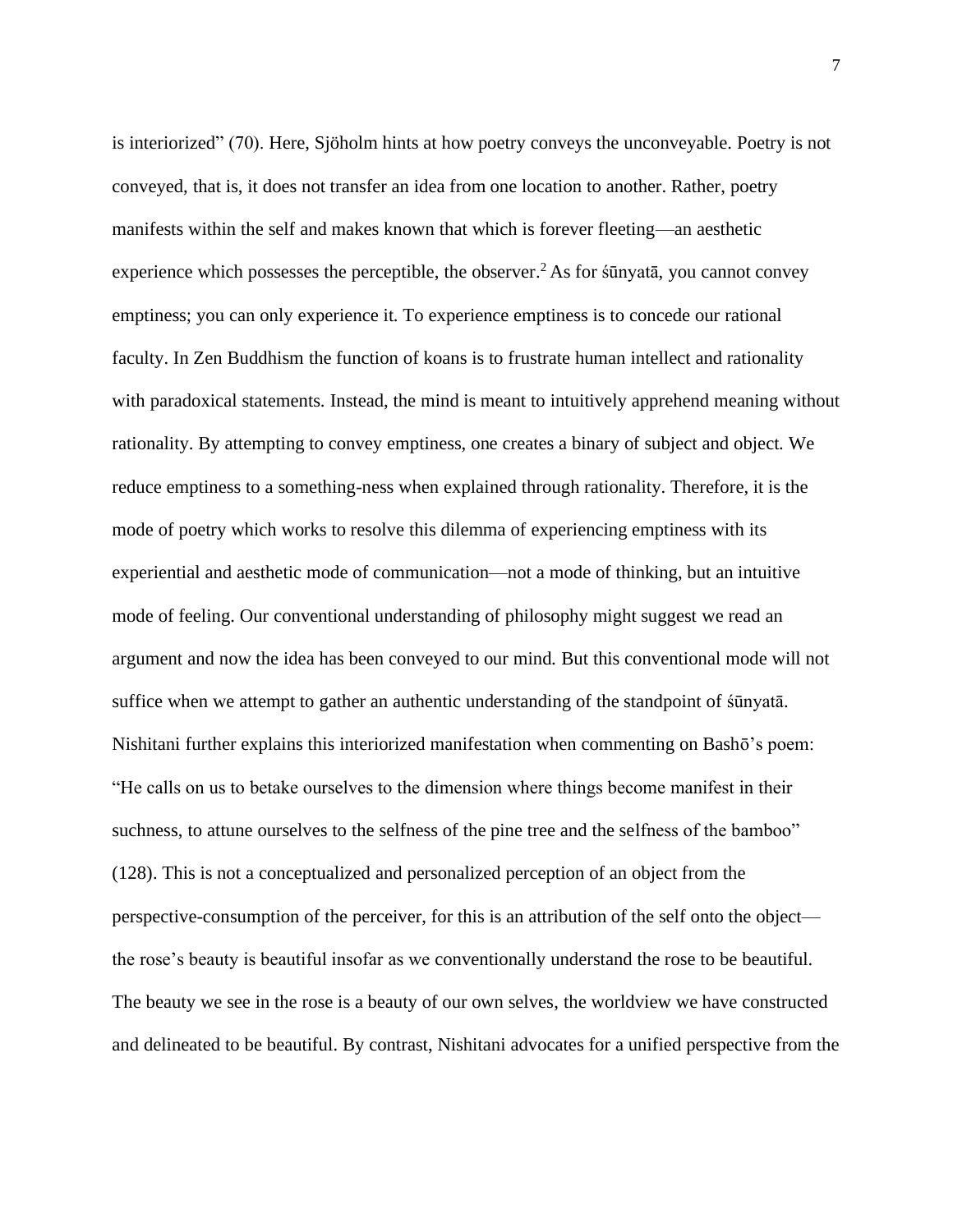pine tree and bamboo itself in themselves, not from the position as ourselves as estranged from the pine tree and bamboo, but "the *selfness* of the pine tree and the *selfness* of the bamboo."

This paper does not seriously investigate Heidegger's thoughts on poetry as they influence Nishitani's own; however, because Nishitani worked alongside Heidegger, it might well be supposed that Heidegger's consideration of poetry had advantageously influenced Nishitani's own affinity for poetry, as shown by his frequent use of poetry in order to convey and support his arguments. "Philosophy and poetry, for Heidegger," writes Bruno Bosteels, "share a common mission in this unique task of thinking time, understood both ontologically and historically" (249). No doubt Nishitani also employs poetry to conceive of time when he cites the following poem:

Every morning the sun ascends in the east, every night the moon descends in the west. Clouds retreat, the mountain bones are bared, rain passes, the surrounding hills are low. (188, 197)

In this case, poetry conveys the "Existenz"—which Nishitani understands as true time—as "bottomlessly in time, or as time that has bottomlessly arrived at the fullness of time," or alternatively (if you prefer the incomprehensible), "Time is not time, therefore it is time" (Nishitani 197). Here again we see the unconveyable and impossible to rationalize framework— "Time is not time, therefore it is time." The provided poem works to rectify the irreconcilable through its aesthetic sense impression. From the poem we understand the seemingly contradictory statement as an aesthetic and experiential mode. The sun ascends eastward, and in contrast, the moon descends westward; this is a complete inversion intimately knitted in the poem as the selfsame structure; together they connote a unified whole. The world changes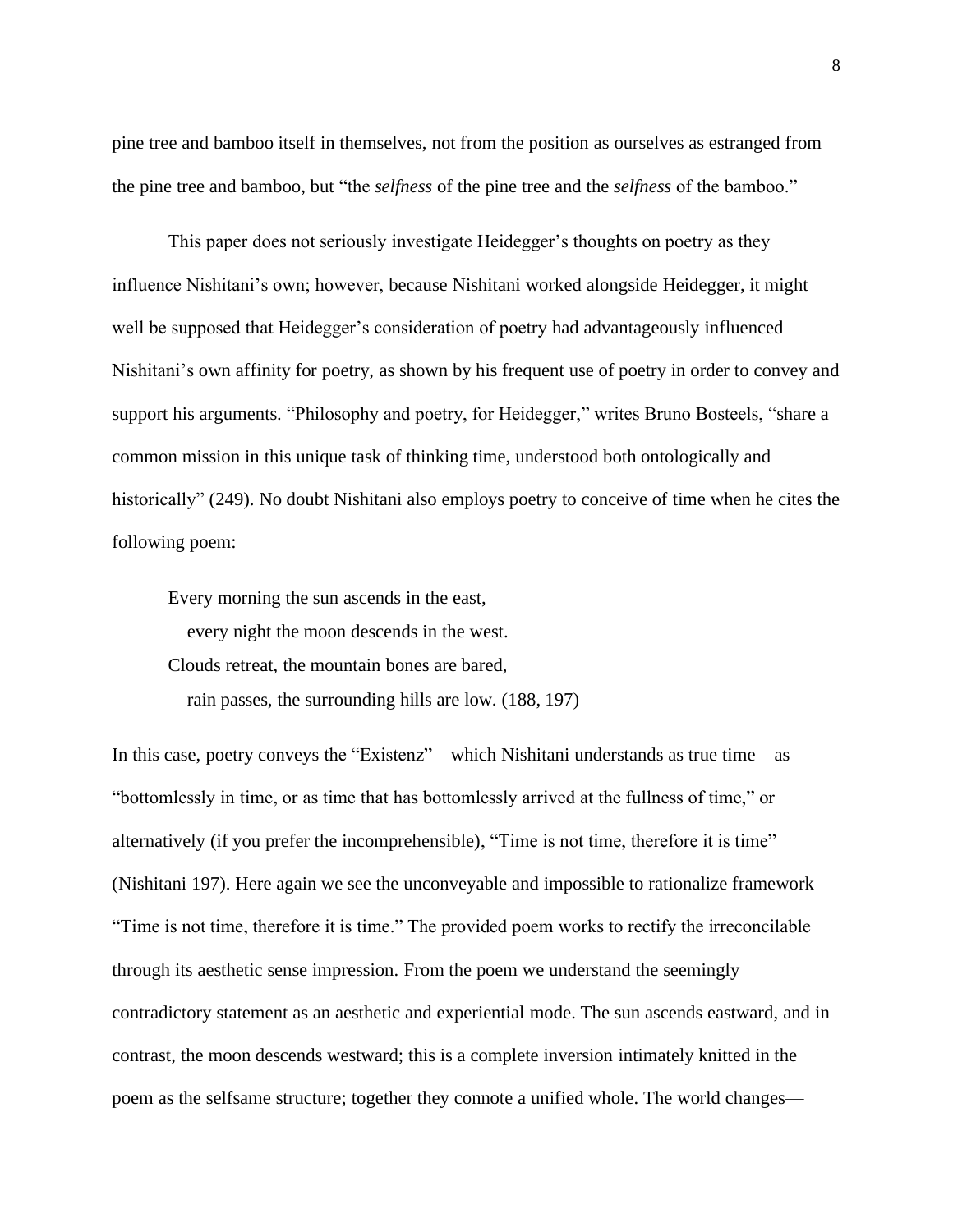"Clouds retreat" and "rain passes"—but there is no passing of time, only an experience of the moment—"the fullness of time" (Nishitani 197). In other words, poetry resituates and rearticulates existence, producing an ordered field from which we may interpret our existence. Filtered through the mode of the poem, we can understand these two contradictory impressions as one in the same. In this sense, we might understand the poem as acting on the field of emptiness: "Emptiness is the field on which an essential encounter can take place between entities normally taken to be most distantly related, even at enmity with each other" (Nishitani 102). Bosteels notes that "philosophers must learn to listen to what poets have to say in terms of the essential link between time and being. For Heidegger, this is not just a theme or a subject matter for a calculative reckoning but involves nothing less than the destiny of an age of the world in which a privileged mission is assigned to the poets" (249). The conventional framework in which we understand time—past, present and future—blends or synthesizes into a unified whole. The sequential order of our days with the sun ascending into the east and moon descending into the west are no longer segregated by time but combine together into a "beingtime" conveniently afforded by the poem.

To further explain how poetry encapsulates a beingness with time, let us consider Shakespeare's "Sonnet 18":

Shall I compare thee to a summer's day? Thou art more lovely and more temperate: Rough winds do shake the darling buds of May, And summer's lease hath all too short a date: Sometime too hot the eye of heaven shines, 5 And often is his gold complexion dimmed; And every fair from fair sometime declines,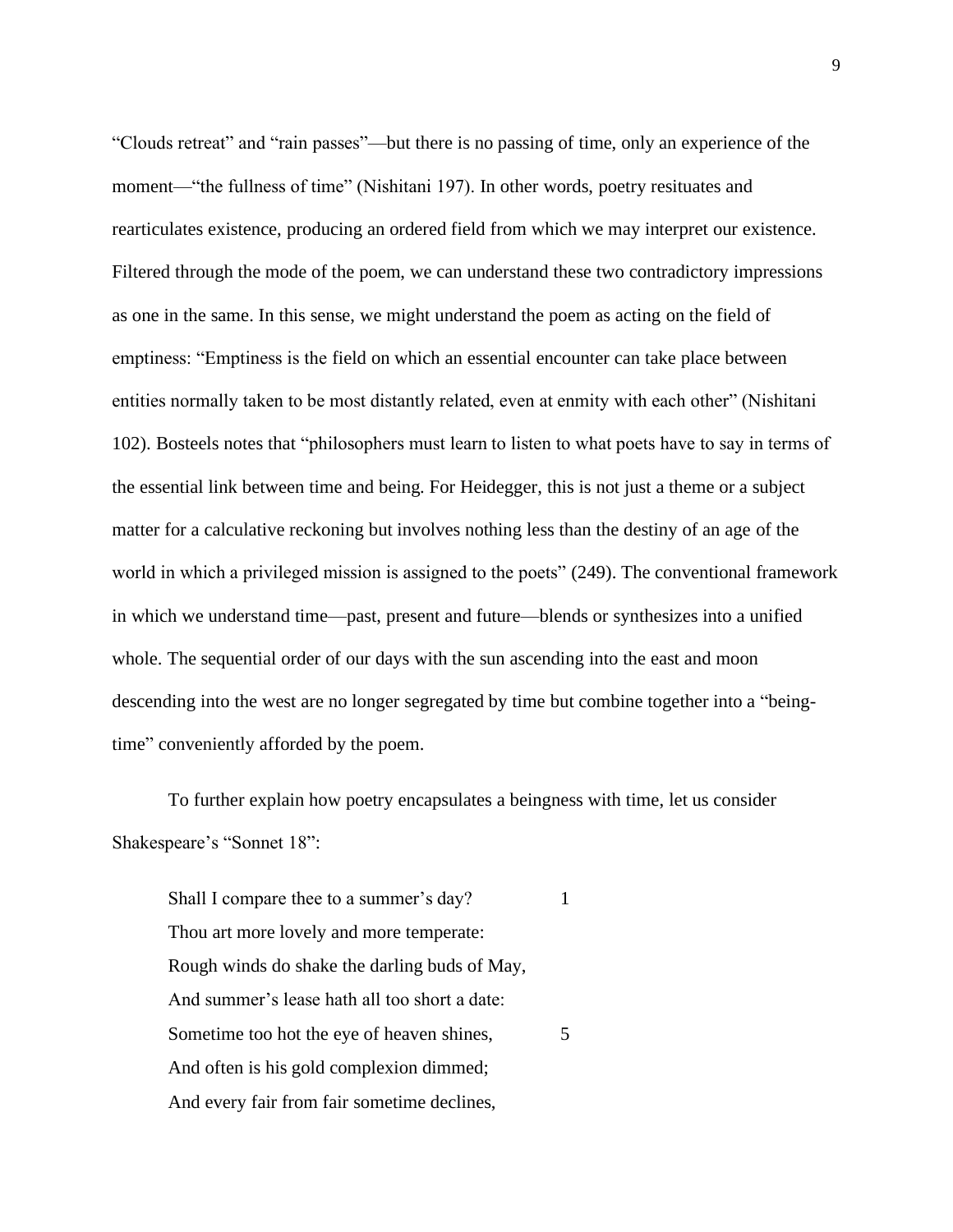By chance, or nature's changing course, untrimmed: But thy eternal summer shall not fade, Nor lose possession of that fair thou ow'st; 10 Nor shall Death brag thou wander'st in his shade When in eternal lines to time thou grow'st: So long as men can breathe or eyes can see,

So long lives this, and this gives life to thee. 14

Buddhism, on which Nishitani bases much of his philosophy, challenges the traditionally futureoriented time of the West. However, much like Nishitani's own project, Shakespeare's poem challenges the nihility and nothingness which perturbs and denigrates the mind: that is, when the last molecule of dust that bears the signature of our name perishes and is known no more. T.S. Eliot explains this fear best when he writes, "I will show you fear in a handful of dust" ("The Waste Land").<sup>3</sup> Hence, the poem provides a "transmigration" beyond the field of nihility which forever threatens our mortality. Shakespeare's sonnet makes known the perpetual time-oriented tug-of-war that lassoes humanity of the yoke by which we are bound. The lines of the poem are "eternal," and though time "grow'st," our "eternal summer shall not fade" and "Nor shall Death brag thou wander'st in his shade," for the poem bears our name and saves us from the nihility that forever attempts to forget us. In this sense, the "Death" here is the "nihility" spoken of by Nishitani. The poem "gives life to thee" as a signature of our existence and pays tribute to our inherent meaning as human beings. One may interpret the poem as simply an attempt to woo a beloved; however, some scholars figure the poem is meant to immortalize the death of Shakespeare's son Hamnet. Shakespeare inspires life and existence into that which is lost. In many ways, Nishitani's own project is to equip us with our own meaning and agency; his project is one of bestowing meaning—an antidote to nihilism. A wordsmith in his own right, Nishitani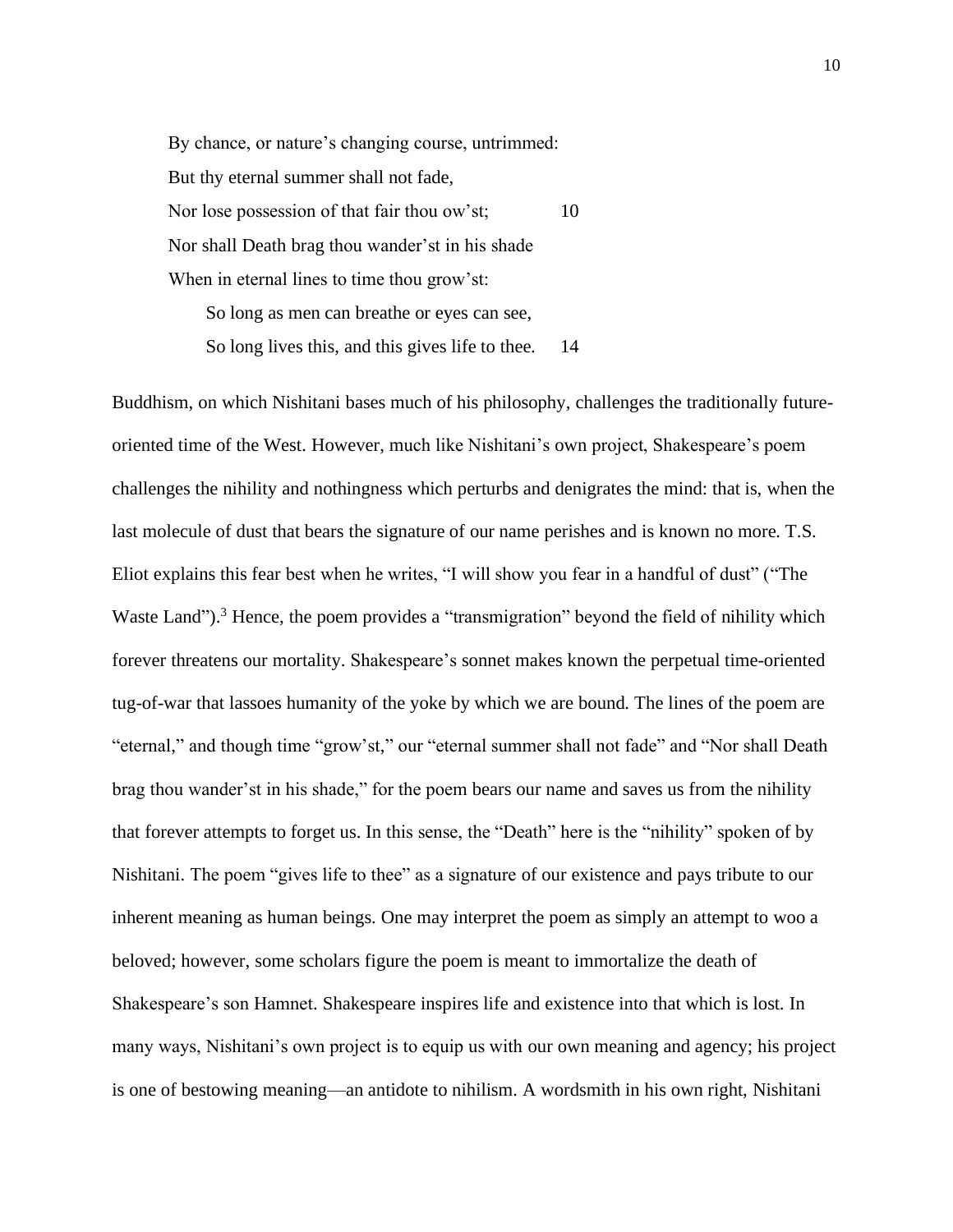capitalizes on the meaning bestowing structure of poems in tandem with his art of philosophy. This paper has attempted to highlight how the poetry employed by Nishitani better articulates and experientially conveys his project of reclaiming meaning into our lives and existence at large.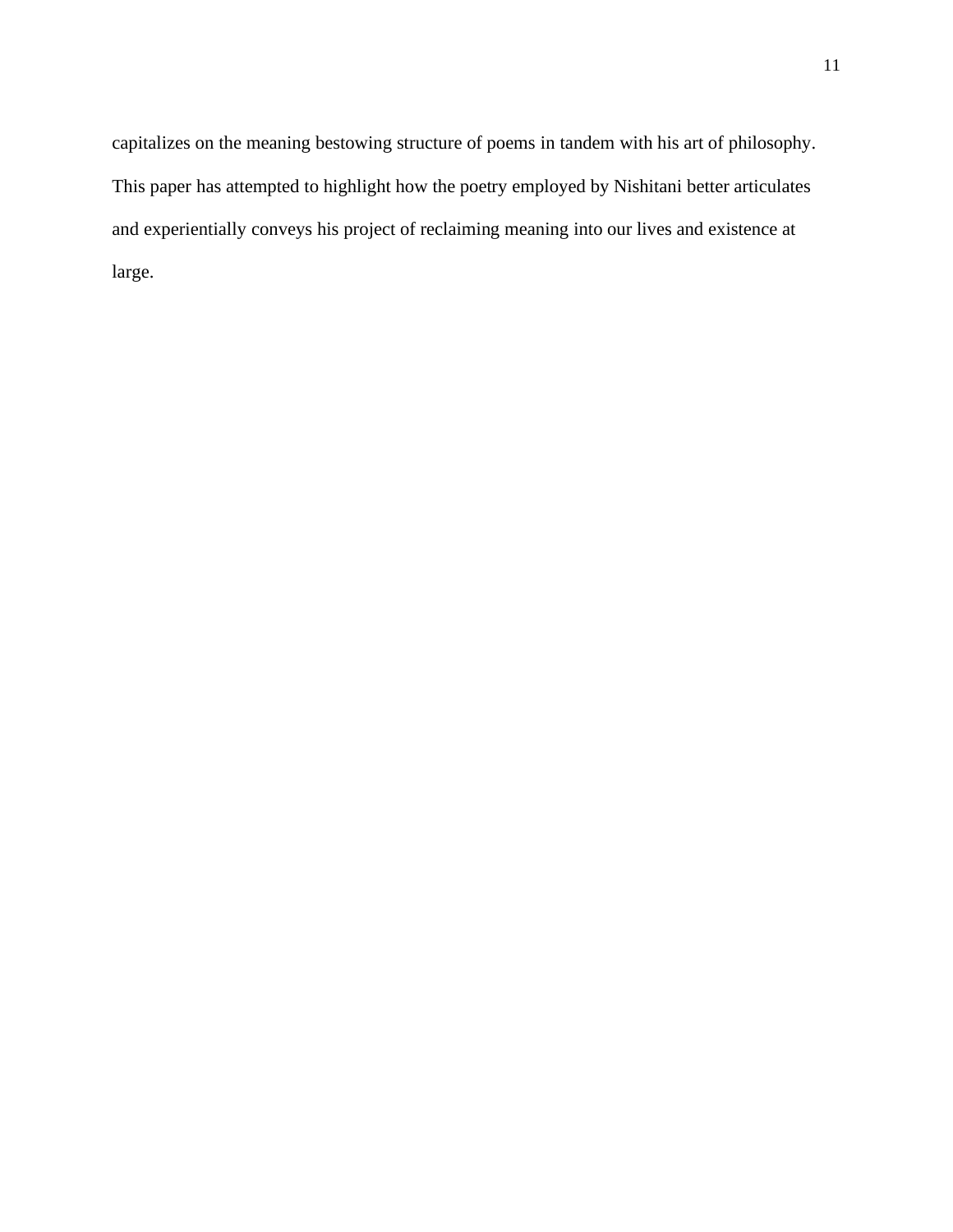### Endnotes

- 1. The disembodied scholarly voice of the philosopher is elevated with the aesthetic beauty of poetry. Poetry is also a form of dialectic, an intellectual midwifery in which the philosopher's voice (Nishitani) is weighed against an alternate perspective. Through the intellectual intercourse of the philosopher and poet, we arrive at a wholly unique conclusion that might never have been reached without the dialogue of these two philosophical modes.
- 2. "The forms of things unknown, the poet's pen / Turns them to shapes and gives to airy nothing / A local habitation and a name" (*Midsummer Night's Dream* 5.1.1845-47).
- 3. Nishitani notably refers to Eliot's "The Waste Land" on page fifty-one for it conveys the nihility of modernism.